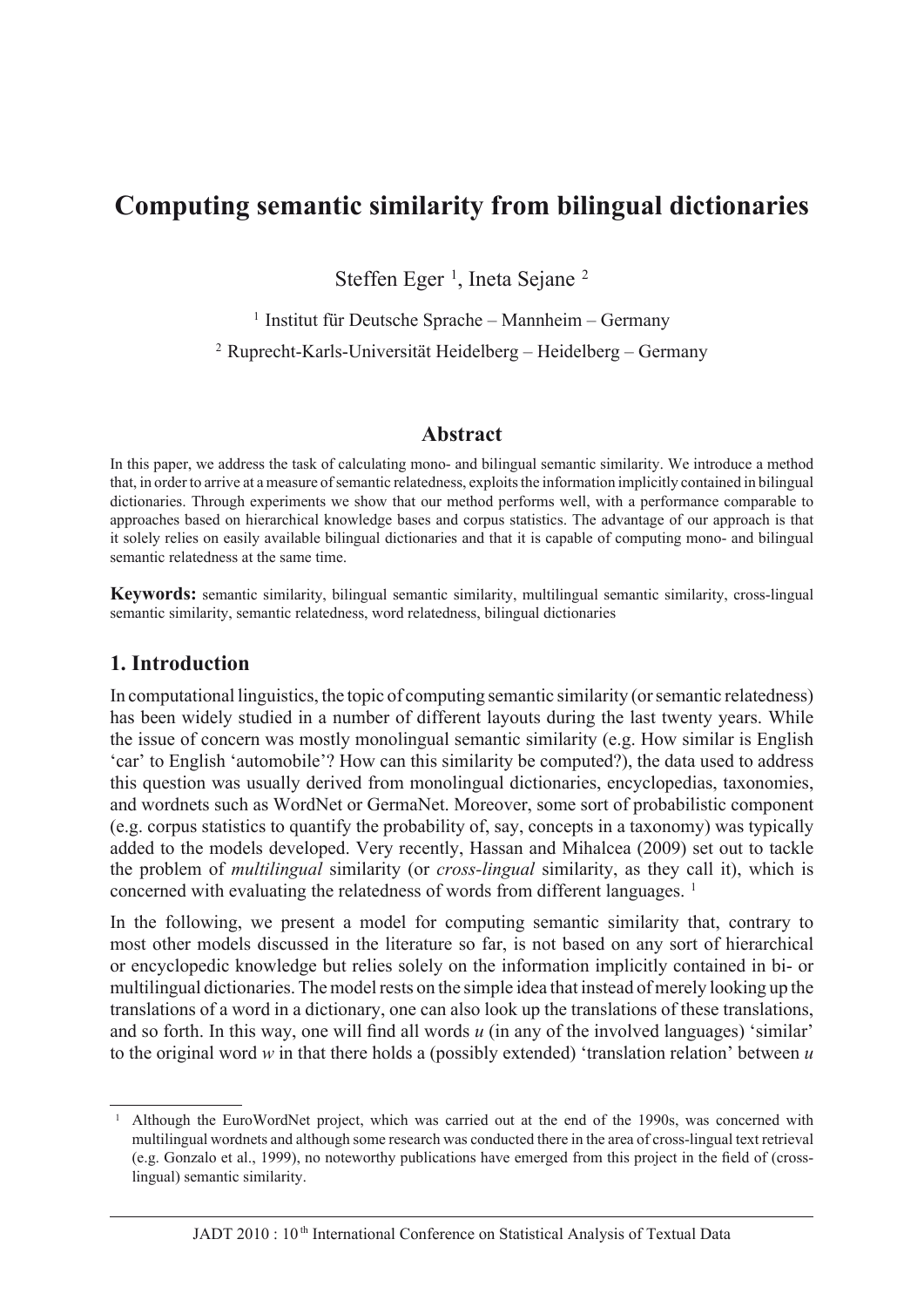and *w*. This model allows both the computation of monolingual and bi- or multilingual semantic similarity at the same time. <sup>2</sup>

The paper is structured as follows. We discuss our method in the following section. In Section 3, we give an overview over the data we use, a German-Latin bilingual dictionary. In Section 4, we present an evaluation of our method that discusses the type of semantic relatedness (synonymy, hypernymy, etc.) that is captured using our approach, and that provides a comparison with human judgments of semantic similarity. Moreover, we illustrate the usefulness of our approach by pointing out several interesting applications in Section 5: automatically detecting candidates for missing entries in a bilingual dictionary; providing the user with more 'distant' translations of a word; word-sense differentiation; and language comparison. Before concluding in Section 7, we discuss previous and related work on semantic similarity in Section 6. This includes a contrasting of our approach with that presented in Hassan and Mihalcea (2009).

### **2. The Method**

Assume that there are two natural languages *A* and *B* and a bilingual dictionary mapping between them. For the following discussion assume that *X* is the language *A* or *B* and *X* is the 'complement' of *X*, i.e.  $X = B$  if  $X = A$  and  $X = A$  if  $X = B$ . If the language *X* word  $\alpha$  is a translation of the language  $\overline{X}$  word *w*, we will denote this by  $wT\alpha$  ("*w* translates into  $\alpha$ ") and we will assume that the translation relation *T* is symmetric, i.e. *xTy* if and only if *yTx*.

Now, intuitively, if we want to judge the *bilingual similarity* between some language  $X$  word  $\alpha$ and some language  $\overline{X}$  word *w*, we can just count the minimal number of times we have to apply the translation relation 'operator' *T* in order to arrive at  $\alpha$  starting from *w*, i.e. we determine the length of the shortest sequence (if indeed there exists such a sequence)  $w_1 T \alpha_1 \alpha_1 T w_2$ , ...,  $w_n T\alpha_n$  such that  $w_1 = w$  and  $\alpha_n = \alpha$  – this yields a *distance measure d* = *d*(*w*, $\alpha$ ) between *w* and  $\alpha$ , from which we can easily derive a *similarity measure*  $\sin(w,\alpha)$  by means of an inverse transformation, say  $\sin(w, \alpha) = \exp(-d)$  or  $\sin(w, \alpha) = 1/d$ . We shall also call this process of repeatedly looking-up the translations of words the process of *repeated look-up*. We exemplify this concept in Fig. 1.

Note that the rationale for this definition of bilingual semantic similarity is that if  $w$  is a translation of  $\alpha$ , then certainly w and  $\alpha$  should be semantically very similar since translating can be considered as an act of providing a (partially) synonymous expression. Moreover, a 'long distance' – in terms of intermediate translations – between *w* and  $\alpha$  should indicate decreasing semantic similarity because during each translation some degree of relatedness is lost.

Formally, we can define the just described distance measure  $d(w, \alpha)$  between w and  $\alpha$  as the length of the shortest path from *w* to  $\alpha$  in the undirected graph  $G = (V,E)$  where *V* consists of all words (of both languages) in the bilingual dictionary that maps from *A* to *B*, and *E* contains all edges  $\{u, v\}$  such that  $uTv$ ,  $u, v \in V$ . We shall also call this graph the *graph induced by the bilingual dictionary*. Note that in this way, by likewise computing shortest paths in the named graph, we can also determine the *monolingual similarity* between two words *w* and *w*′ of the same language.

<sup>&</sup>lt;sup>2</sup> Note, however, that if bilingual (or multilingual) resources are used for determining monolingual semantic relatedness, then the computed similarities will, to some degree, depend on both (or all) languages involved and their interplay, see also Figure 2. While for some applications this may be considered an undesirable sideeffect, it can be very useful for others, see Section 5.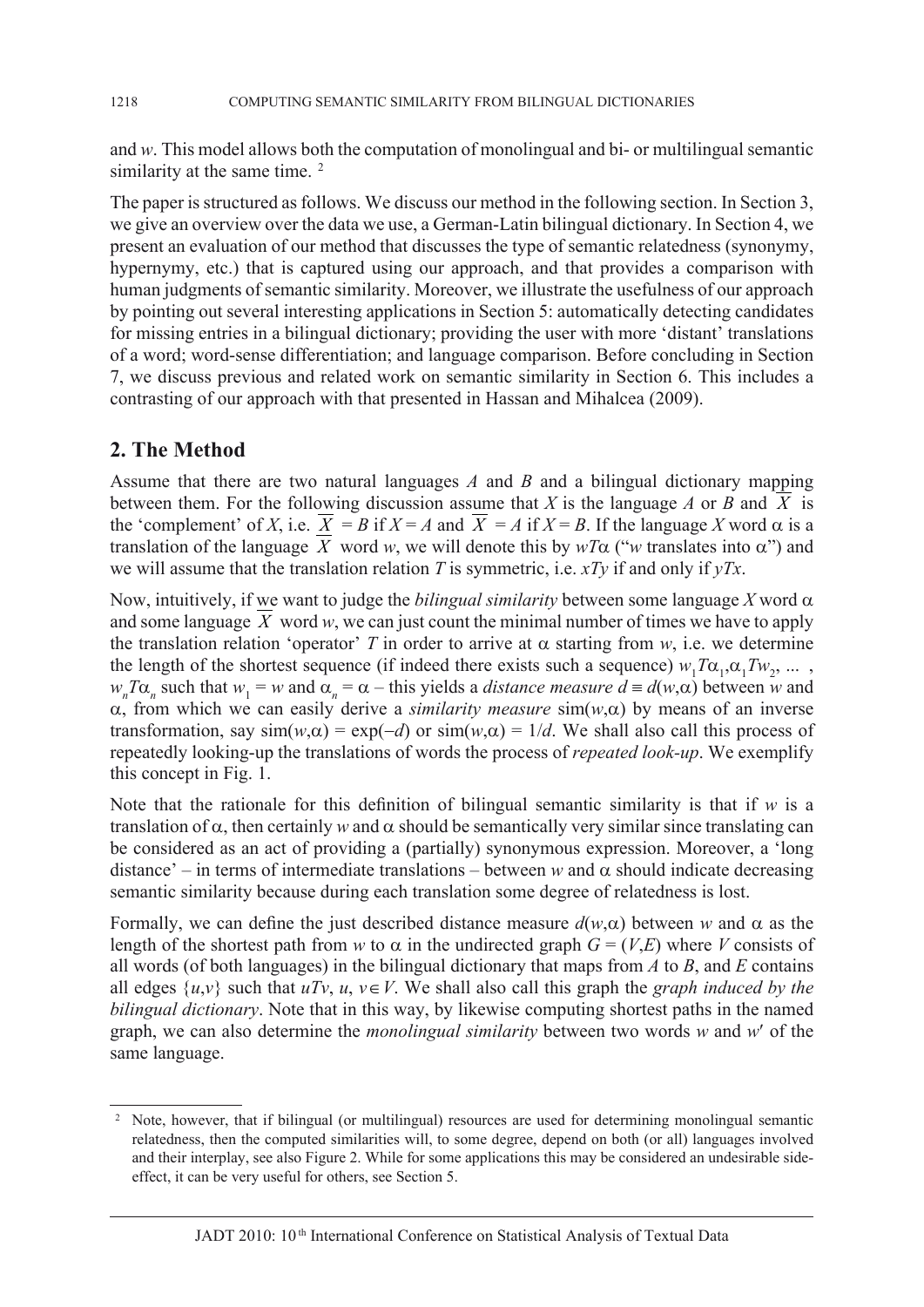

*Figure 1: Assume that for the languages German and Latin, the hypothetical translational structure as depicted in the picture holds (indeed, this example is taken from our database), i.e. German Liebe (love) translates into Latin gratia (gratefulness), amor (sexuality) and furor (madness), which in turn have the indicated translations. Then we arrive at e.g. dominus (master) given Liebe by repeatedly looking up translations of previously translated words, starting with Liebe.*

As a concrete example, in Fig. 1, the distance between  $w = Liebe$  (love) and  $\alpha =$  *dominus* (master) is 3 and the distance between  $w = Liebe$  (love) and  $w' = Leidenschaff$  (passion) is 2 (or 1, if, on the shortest path from *w* to *w*′, one only counts the number of words in the *same*  language as the starting word, as we will usually do in the monolingual case; see also Fig. 2).

### **3. The Data**

The Internet project Adiuvaris<sup>3</sup> is a Web 2.0 project focusing on the relationships between the languages German and classical Latin. In particular, it provides morphological information on Latin words and translational relationships between Latin and German entries. In the current study, we concentrate on this second aspect of information; in other words, our data consists of a simple bilingual database linking German words with their Latin translations. However, with regard to determining semantic similarity, we only consider nouns and adjectives because, in semantic respects, they allow for an easier comparison. It must be said, too, that our bilingual database is fairly small (only about 1000 nouns and adjectives each), and the quality of the translational links provided is – compared with first class bilingual dictionaries – rather poor because the Adiuvaris project is a joint effort of generally linguistically untrained users. Still, we decided for this dictionary because it is freely available and because our method might prove particularly valuable in the situation just described (see also Section 5). Tab. 1 lists some important details on our data set.

As already indicated in the previous section, when computing the semantic similarity between words in our database, we are interested in the distance associated with the shortest path between the respective words in the graph induced by the bilingual dictionary. This graph can be used for determining bilingual semantic similarity or monolingual semantic similarity.

## **4. Evaluation**

#### *4.1. Semantic Similarity*

Because there are many more speakers fluent in German than there are speakers fluent in both German and Latin, we decided to test the quality of our method in terms of monolingual semantic

[http://www.adiuvaris.de.](http://www.adiuvaris.de)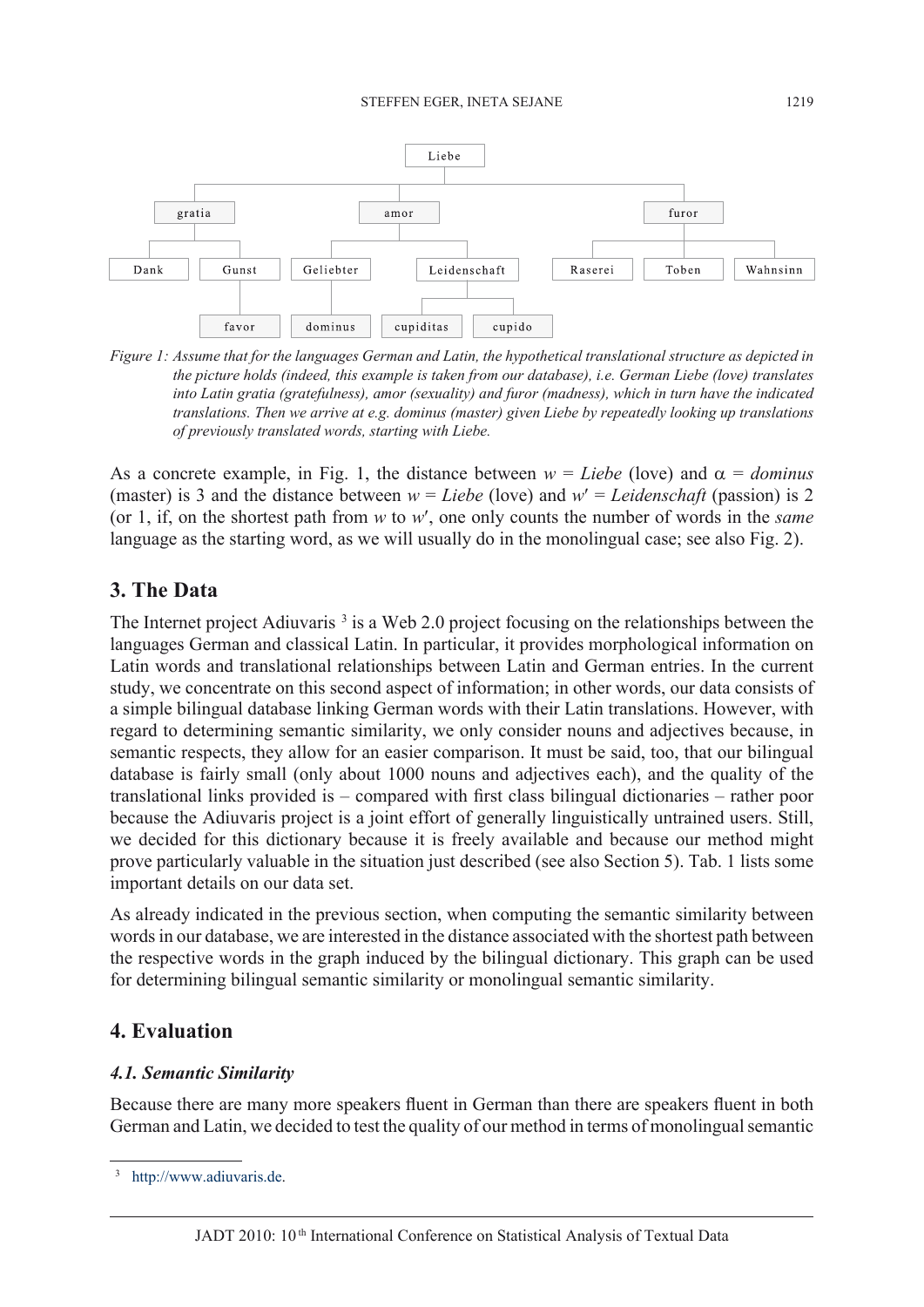similarity. Moreover, since the vocabulary of our Latin-German data set is considerably different from the vocabulary of standard reference data sets used for evaluating semantic similarity (e.g. the Miller-Charles data set (Miller and Charles, 1991) or the WordSimilarity-353 data set (Finkelstein et al., 2001)), we determined to make up our own evaluation set. For this, we selected 10 German nouns and 10 German adjectives – 5 of each category were chosen randomly, the other 5 were chosen in accordance with what we thought to be good candidates for a wide semantic field associated with them (e.g. *weiß* (white), *schwarz* (black), *Liebe* (love), *Tod* (death), etc.). For each such German word, we determined the sets of German words at distances 1, 2, 3, etc. in the monolingual graph induced by our dictionary, and from each of these sets we randomly picked up to 3 words. Additionally, we selected for each German word 3 more German words which, according to our method, had a similarity value of zero, i.e. there was no path between them in the monolingual graph. Altogether, we thus arrived at approximately 1000 word pairs which we had 13 native speakers of German evaluate. We thereby used a definition of semantic similarity similar to that employed by Gurevych and Niederlich (2005), and allowed the human subjects to consider any type of semantic relation including association when judging semantic relatedness. The scale for judging this similarity was from 0 (not related) to 5 (high degree of relatedness/identity).

|                                                |      | Nouns Adjectives |
|------------------------------------------------|------|------------------|
| Number (German)                                | 1233 | 617              |
| Average monolingual degree of node (German)    | 2.8  | 40               |
| Number of connected components (German)        | 338  | 92               |
| Number of connected components (German) $> 10$ | h    |                  |
| Longest distance in graph (German)             |      |                  |

*Table 1: The table summarizes important information on our database and the noun and adjective graphs induced by it; since in the evaluation section of this paper, we focus on monolingual semantic similarity, we give here numbers related to German only. The* monolingual degree of a node *denotes the number of edges leaving a node in the monolingual graphs induced by our dictionary; this variable is related to the number of translations given for a word in the dictionary. In our case, the low average values (*2.8 *and* 4.0*) indicate that our dictionary may have a lot of missing translations. The number of* connected components *in the named graphs denotes the number of (maximal) word clusters that are unrelated to other clusters, in the sense that there is no path between the words in different clusters. We are certain that if the dictionary were more complete, i.e. if there were more translations provided for a given word, there would ultimately be a path from each word to every other word. The table also shows that there are only few large clusters (with more than* 10 *members). The* longest distance in the graph *denotes the length of the longest shortest path in the noun and adjective graphs, respectively. For nouns, we have* 21 *as the distance between* Feldfrucht *(crop) and* Fälschung *(fake); for adjectives, we have* 15 *as the distance between* bunt *(colorful) and* gewohnt *(familiar).*

Finally, we compared the human judgments of semantic similarity with the semantic similarity computed by our method. Here we used, as described above, as a distance measure between two words *w* and *w*′ the distance of the shortest path between these words in the monolingual graph induced by the bilingual dictionary. The similarity between *w* and *w*′ was then calculated as the inverse path length,

$$
\operatorname{sim}(w, w') = \begin{cases} \frac{1}{d(w, w')} & \text{if } d(w, w') < \infty \\ 0 & \text{else} \end{cases}
$$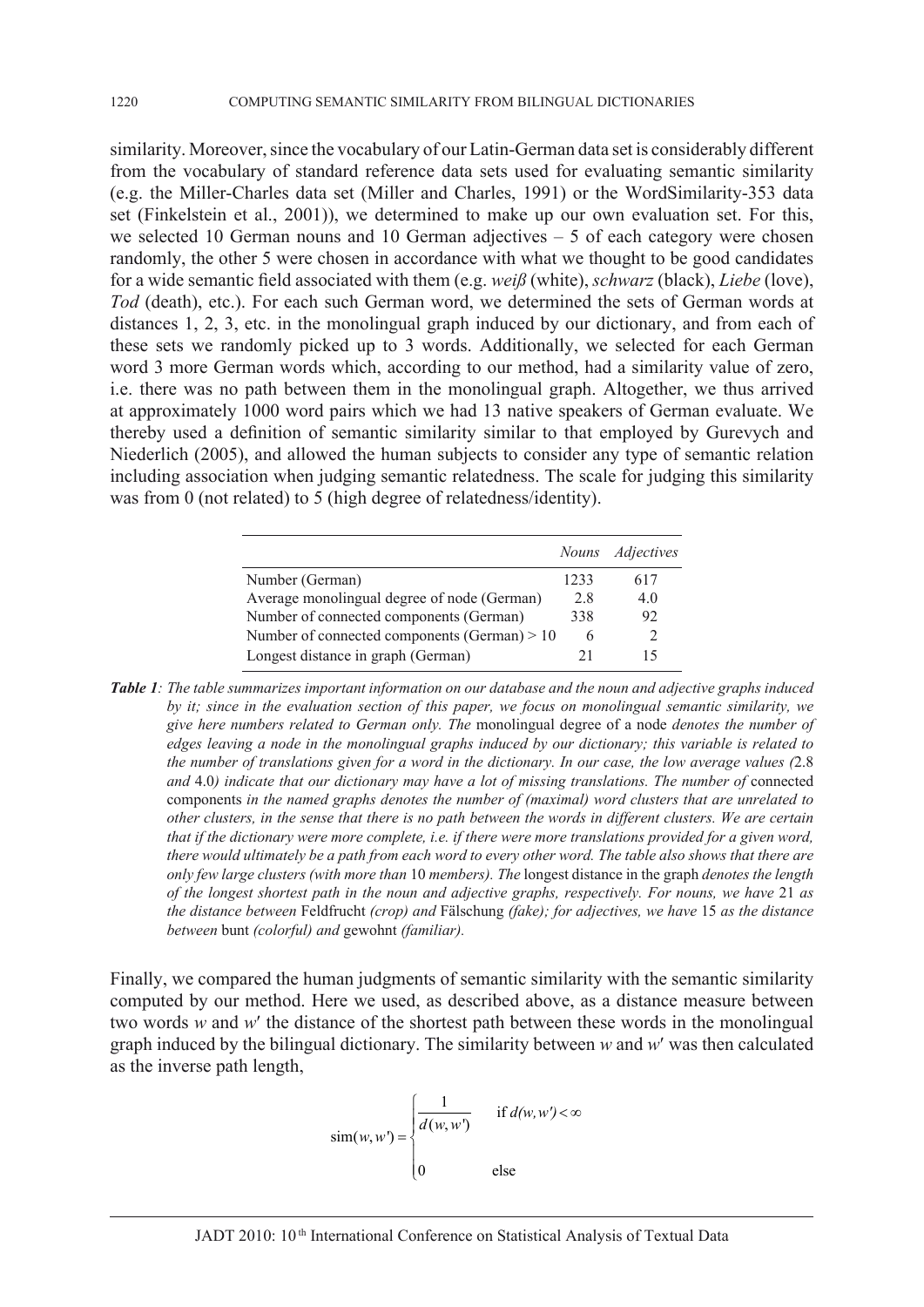where  $d(w, w')$  is the distance between *w* and *w'* (this value is defined as infinite if there is no path between *w* and *w*′).



*Figure 2: Given a graph network induced by a bilingual dictionary, one can leave out all nodes labeled with one of the languages (in this case, Latin language nodes were left out) in order to obtain a network that depicts monolingual word relatedness. In our case, we see e.g. that the shortest distance between Mensch and Mann is 1 (indicating very close similarity), whereas the distance between Mensch and Zeit is 4, which indicates a more distant relatedness. Note also how in this network (partial) synonymy between adjacent words translates into considerable semantic difference between words further apart. Moreover, note how the illustrated mono-lingual structuring of words is affected by the bilingual perspective: for example, the closeness between Mann and Held seems to be inherited from the translations in the Latin language (and does possibly not reflect the conceptualizations of modern German).*

Tab. 2 lists the results of our evaluation. Overall, our method succeeds in capturing the semantic similarity between words. While the correlation between our approach and the human evaluators is comparatively low (compared e.g. with the correlation values for the German language in Gurevych and Niederlich (2005)), human-human correlation is in our situation likewise quite low, and our method almost comes up to that upper bound. Moreover, when one scales up respectively – human-human correlation is by a factor of about 1.5 higher in e.g. Gurevych and Niederlich (2005) – our method nearly matches the best-performing systems for determining semantic similarity. When one considers that these systems usually rely on costintensive taxonomies and non-negligible employment of corpus statistics, our dictionary-based approach looks like an attractive alternative; additionally, we are confident that as dictionary size and quality increases, our methodology's performance will increase, too. Also, it should not be forgotten that our approach allows both the computation of mono- and bilingual semantic relatedness, an advantage most other systems cannot offer.

As to the low value of human-human correlation, we think that this might be mainly due to the fact that while most other studies rely on human-defined evaluation sets where the semantic relations to be considered can be chosen in a way that allows 'easy' assessment, our approach of randomly picking word pairs may have complicated the task for the human subjects.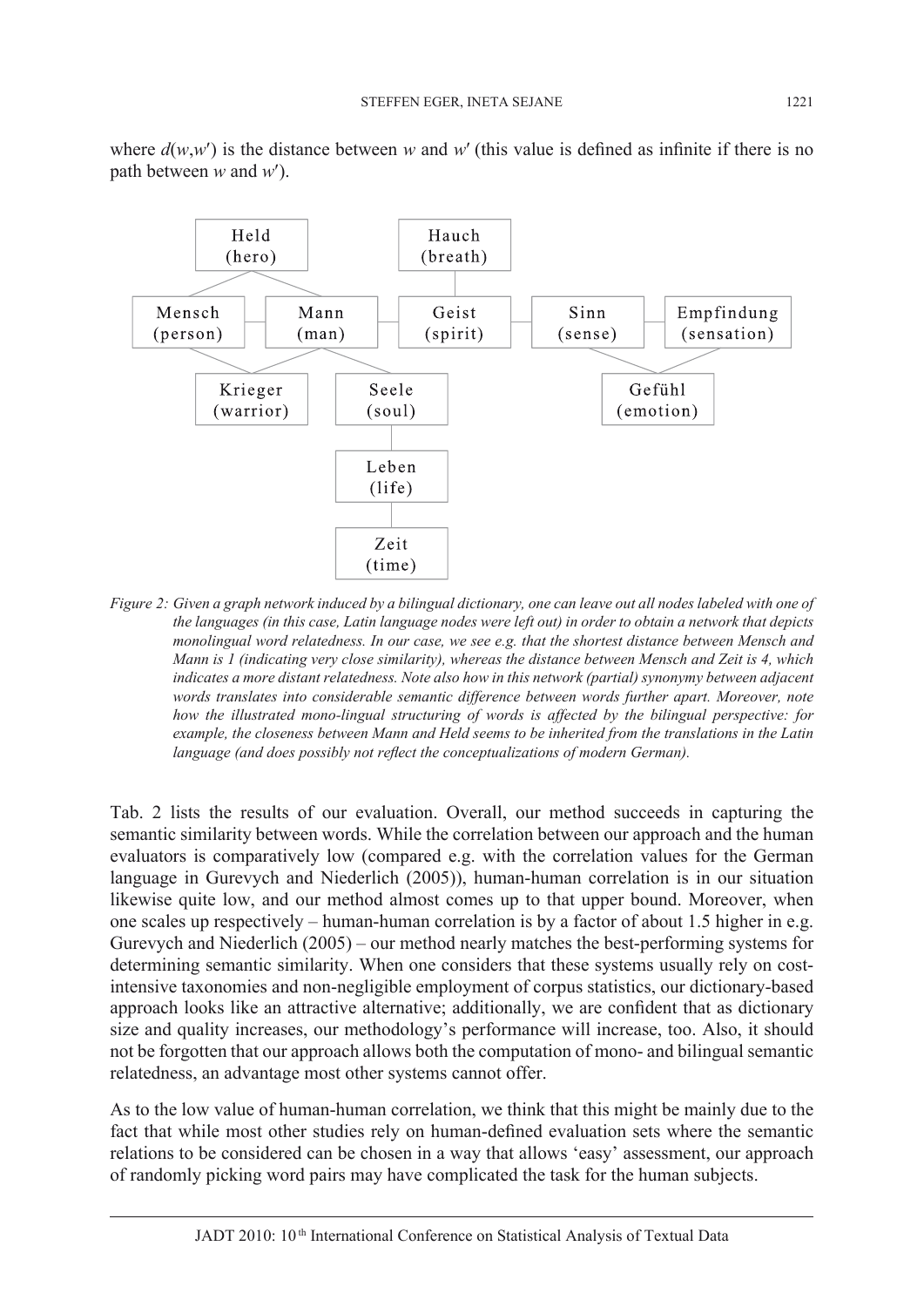| <i>Average correlation</i> | Human, | Human, | RLU        | Contextual |            |
|----------------------------|--------|--------|------------|------------|------------|
| Human,                     | 0.54   |        | 0.46(0.85) | 0.42(0.77) |            |
| Human <sub>2</sub>         |        | 0.81   |            |            | 0.74(0.91) |

*Table 2: Average Pearson correlation coefficient between human-human judgments and between human-computer judgments. Note that the human-human correlation represents the upper bound of performance in the evaluation of the computer-based approaches. 'Human<sub>1</sub>' and 'Human<sub>2</sub>' refer to the human subjects assessing the evaluation sets in our evaluation and the evaluation of Gurevych and Niederlich (2005), respectively. 'RLU' is the method of repeated look-up described in this paper. 'Contextual' is a similarity measure based on contextual similarity of words described in Keibel and Belica (2007). 'JC' is the bestperforming method for computing semantic similarity for German in Gurevych and Niederlich (2005). For the computer systems, we give in brackets the value of their performance relative to their respective upper bound, i.e., the human-human coefficient.*

#### *4.2. Semantic Relations*

In order to find out about the type of semantic relations that are captured with our method, we had a linguistically trained expert analyze the above described evaluation set. The task was to classify the relation between each word pair with one of the categories 'S' (synonymy or quasisynonymy), 'H' (hypernymy or meronymy), 'RT' (arbitrarily related term), 'A' (antonymy or quasi-antonymy), and 'NA' (no relation).



*Figure 3: The types of semantic relations that words have at different distances (lengths of shortest paths between the words). The columns at the far right depict the semantic relations between words when there was no path connecting them, i.e., when our method postulated a similarity value of zero* 

Fig. 3 shows that when words have a short distance (distance 1 or 2) in the monolingual graph induced by the bilingual dictionary, then these words are usually synonymously related, in the judgments of a human expert. Moreover, when the distance between words increases, then the probability of synonymy decreases, while antonymy becomes more prevalent. <sup>4</sup> The hierarchical relations of hypernymy and meronymy have a similar behavior as synonymy. Fig. 3 also shows that even words with a very long distance in the named graph (greater than 10) are frequently judged to be related at least in some way by a human expert, although the

<sup>4</sup> An example of how partial synonymy translates into antonymy is the following transition, taken from our data: *weiß* (white) ↔ *aufrichtig* (candid) ↔ *gewissenhaft* (conscientious) ↔ *ernst* (earnest) ↔ *traurig* (sad) ↔ *schwarz* (black).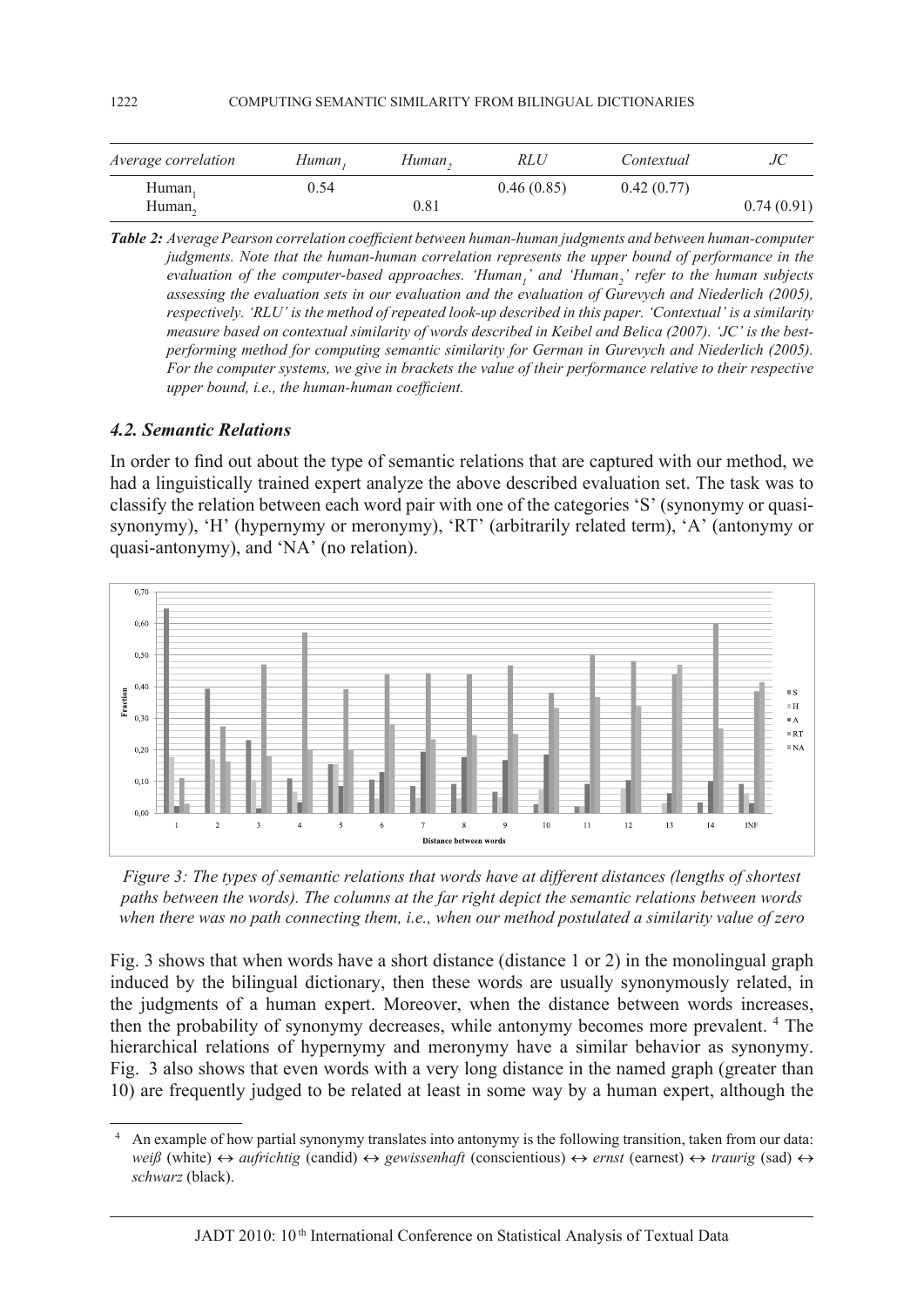probability of relatedness (in the eye of the human expert) decreases with distance. When our system postulates a similarity of zero between two words, then in almost half of the cases the human judge is not able to discern any kind of similarity as well.

## **5. Possible Applications**

Automatically determining mono- and bilingual semantic similarity from a dictionary can be useful in a variety of different situations. First of all, when dictionaries are created not by linguistically trained experts but, say, 'ordinary' Internet users (as, for example, in the case of Web 2.0), bilingual semantic similarity can help the *developers* find 'omitted' or 'forgotten' translations by offering a set of words in the 'target' language that have a high similarity value to the given word in the 'source' language. Using our method, no external resources are needed for this goal but the dictionary itself. Secondly, our method may be helpful by providing not only translations for a given word but showing the *users* all kinds of related words to the word in question. These relations may include synonymy, antonymy, hypernymy, meronymy, etc., and our method might thus assist the translator or dictionary user in finding a translation that is possibly more adequate than the one he had in mind. Again, this happens by automatically exploiting the structure that is implicitly contained within the dictionary itself.

While we have now stressed applications related to the *bilingual* structure of a dictionary, it must be said that (our approach to determining) semantic similarity can also be used to differentiate meaning potentials of a word in *one* of the languages. For example, Keibel and Belica (2007) use contextual information of words to calculate their respective similarity and then select for a given word those words that are most similar to it in order to contrast these "near-synonyms" by means of a self-organizing map (SOM); in this way, some sort of wordsense differentiation is performed. With our approach, the same is feasible by declaring those words with a low distance to the word under consideration – recall from Fig. 3 that these words are usually synonymously related to the given word – as this word's near-synonyms whose meaning aspects can then be discriminated by a SOM. Note that in this situation, when our approach is taken, the near-synonyms do not only depend on the quality of the dictionary (a decisive factor in our approach) but also on the respective other language in the bilingual dictionary. For example, the near-synonyms of a given German word might be at least partially different when a German-Latin dictionary is used from the near-synonyms when a German-Chinese dictionary is used. Thus our method might shed light both on the lexical meanings of German words and the different aspects of conceptualizations in different languages.

To be a little bit more precise on this last issue, if there exists a multilingual database of dictionaries with a distinguished reference language serving as an 'intermediary' (say, bilingual dictionaries German-Latin, German-Chinese, German-French, etc.), then by computing monolingual word similarities for this reference language for varying partner languages in the database, it should be possible to contrast and compare these partner languages in terms of single items (e.g. How similar is *Mann* (man) to *Krieger* (warrior) using a German-Latin and a German-Chinese dictionary, respectively?) or in terms of the whole vocabulary. Moreover, the approach then taken would be bottom-up and exclusively data-driven, as opposed to the topdown and introspective approach taken by other systems (e.g. the diverse wordnets).

A few more applications of mono- and bilingual semantic similarity will be discussed in the next section.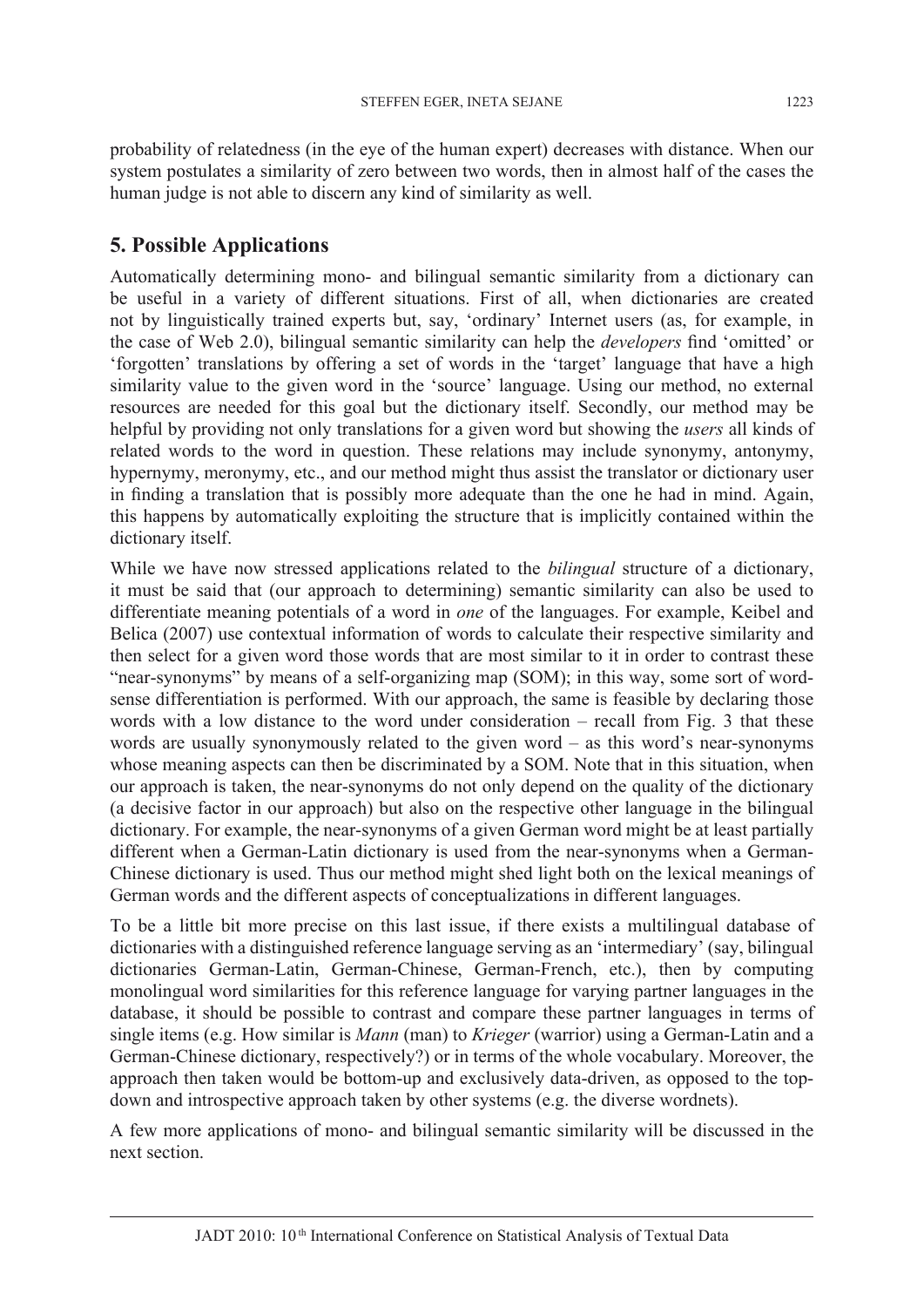## **6. Related Work**

As already indicated in Section 1, past measures of word relatedness usually exhibited the following features: 1) they investigated monolingual semantic similarity, 2) they were based on hierarchical knowledge bases or encyclopedias and statistics (e.g. Lesk, 1986; Niwa and Nitta, 1994; Resnik, 1995; Jiang and Conrath, 1997; Lin, 1998; Roth and Schulte im Walde, 2008). The similarity measures were applied to a variety of NLP applications, including word-sense disambiguation (e.g. McCarthy et al., 2004), coreference resolution (e.g. Strube and Ponzetto, 2006), and many others.

As mentioned, most of these studies were concerned with *monolingual* semantic relatedness. Only recently have Hassan and Mihalcea (2009), applying corpus statistics to encyclopedic knowledge derived from Wikipedia, investigated the possibilities of *multilingual* relatedness, which can also be implemented with our approach. They claimed that their work is most closely related to cross-lingual information retrieval, where the task is to retrieve documents in one language for queries posed in another. Moreover, they claimed that their approach is superior to traditional dictionary-based approaches in this field in that it is not only able to consider direct translations of words, but the "entire spectrum of relatedness". To use their own example, if one is seeking documents in Italian that match the English query word *factory*, a method based on translations in bilingual dictionaries would, they say, typically return documents related to *fabbrica* (It.) but oversee the similarity between *lavoratore* (It.; 'worker' in English) and the original *factory*. We showed that a dictionary-based approach is, quite contrarily, capable of detecting word relatedness that goes beyond a direct translation and that the knowledge of such similarity lies within the dictionary itself.

Further areas related to the computation of semantic similarity (and in particular to our dictionary-based approach) are the areas of word alignment for machine translation (e.g. Och and Ney, 2000) and induction of translation lexicons (e.g. Schafer and Yarowsky, 2002).

## **7. Conclusions**

In this paper, we addressed the problem of determining mono- and bilingual semantic similarity. We introduced a method that, contrary to most other previous work, does neither rely on encyclopedias, taxonomies, wordnets, nor any other kind of hierarchical knowledge base. In our approach, we exploit the information implicitly contained in bilingual dictionaries by counting the 'translational distances' between words in these dictionaries as a measure of semantic similarity. Experiments performed on the language pair Latin-German showed that our method is effective at capturing semantic similarity and can compete both with human judgments of semantic relatedness and with other computer systems. The advantages of our approach are that dictionaries are in general much more easily available than taxonomies and are cheaper to produce – which makes our methodology attractive e.g. for languages for which there exist no or only few sophisticated electronically available language resources such as hierarchical knowledge bases – and that it is suitable for computing both mono- and bilingual semantic similarity in one step. Concerning applications, our method can be used for word-sense differentiation and for contrasting languages by computing the monolingual word similarities of a reference language for varying partner languages in a multilingual database. Additionally, it is useful in automatically suggesting missing translations in a dictionary and providing the user with a multitude of related words instead of only the bare translation of the input word.